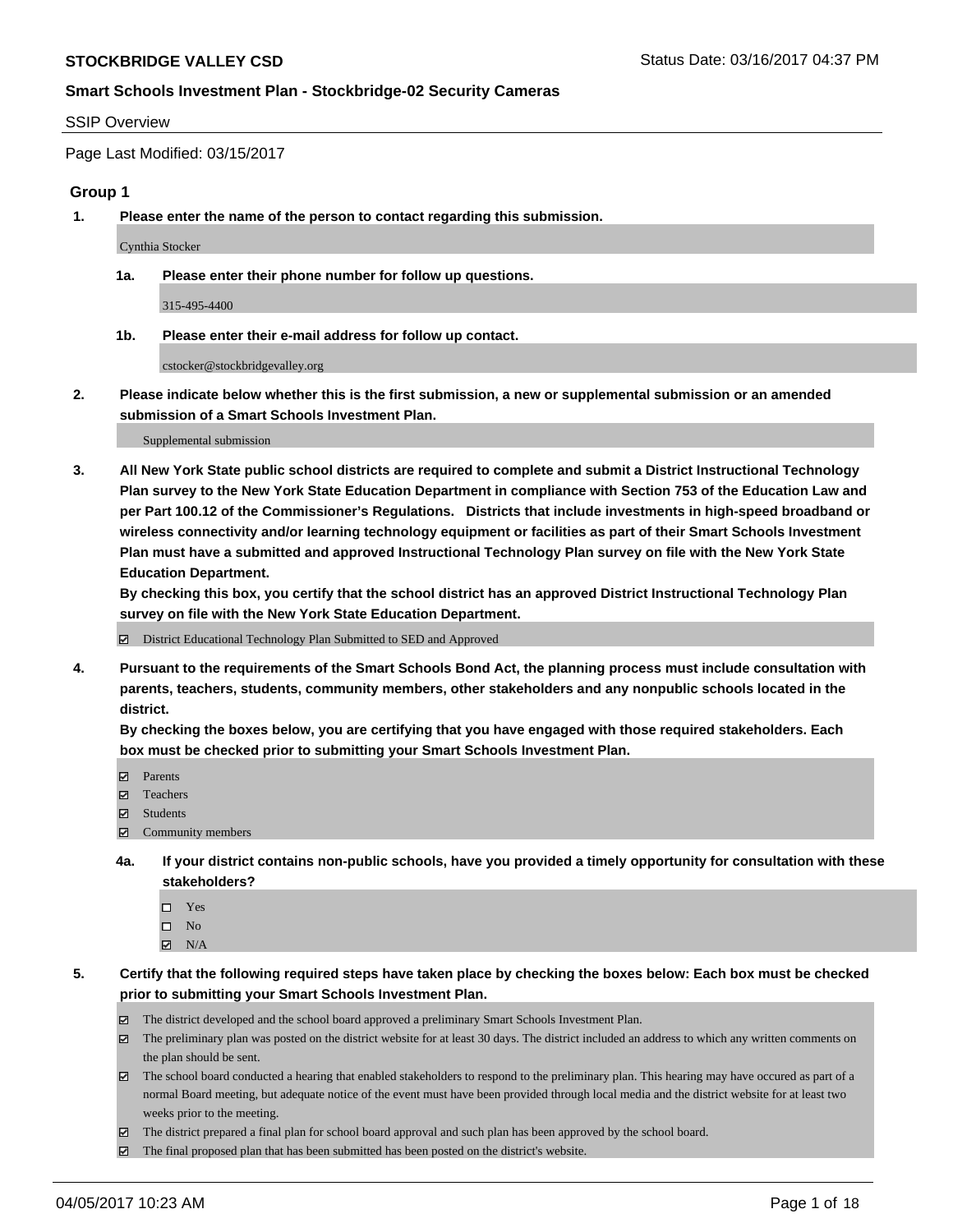SSIP Overview

Page Last Modified: 03/15/2017

**5a. Please upload the proposed Smart Schools Investment Plan (SSIP) that was posted on the district's website, along with any supporting materials. Note that this should be different than your recently submitted Educational Technology Survey. The Final SSIP, as approved by the School Board, should also be posted on the website and remain there during the course of the projects contained therein.**

Smart Schools Investment Plan 02.pdf

**5b. Enter the webpage address where the final Smart Schools Investment Plan is posted. The Plan should remain posted for the life of the included projects.**

http://www.stockbridgevalley.org/Page/1538

**6. Please enter an estimate of the total number of students and staff that will benefit from this Smart Schools Investment Plan based on the cumulative projects submitted to date.**

550

**7. An LEA/School District may partner with one or more other LEA/School Districts to form a consortium to pool Smart Schools Bond Act funds for a project that meets all other Smart School Bond Act requirements. Each school district participating in the consortium will need to file an approved Smart Schools Investment Plan for the project and submit a signed Memorandum of Understanding that sets forth the details of the consortium including the roles of each respective district.**

 $\Box$  The district plans to participate in a consortium to partner with other school district(s) to implement a Smart Schools project.

**8. Please enter the name and 6-digit SED Code for each LEA/School District participating in the Consortium.**

| <b>Partner LEA/District</b> | <b>ISED BEDS Code</b> |
|-----------------------------|-----------------------|
| (No Response)               | (No Response)         |

**9. Please upload a signed Memorandum of Understanding with all of the participating Consortium partners.**

(No Response)

**10. Your district's Smart Schools Bond Act Allocation is:**

\$635,106

**11. Enter the budget sub-allocations by category that you are submitting for approval at this time. If you are not budgeting SSBA funds for a category, please enter 0 (zero.) If the value entered is \$0, you will not be required to complete that survey question.**

|                                       | Sub-        |
|---------------------------------------|-------------|
|                                       | Allocations |
| <b>School Connectivity</b>            | 0           |
| Connectivity Projects for Communities | 0           |
| <b>Classroom Technology</b>           | 0           |
| Pre-Kindergarten Classrooms           | 0           |
| Replace Transportable Classrooms      | 0           |
| <b>High-Tech Security Features</b>    | 313,250     |
| Totals:                               | 313,250     |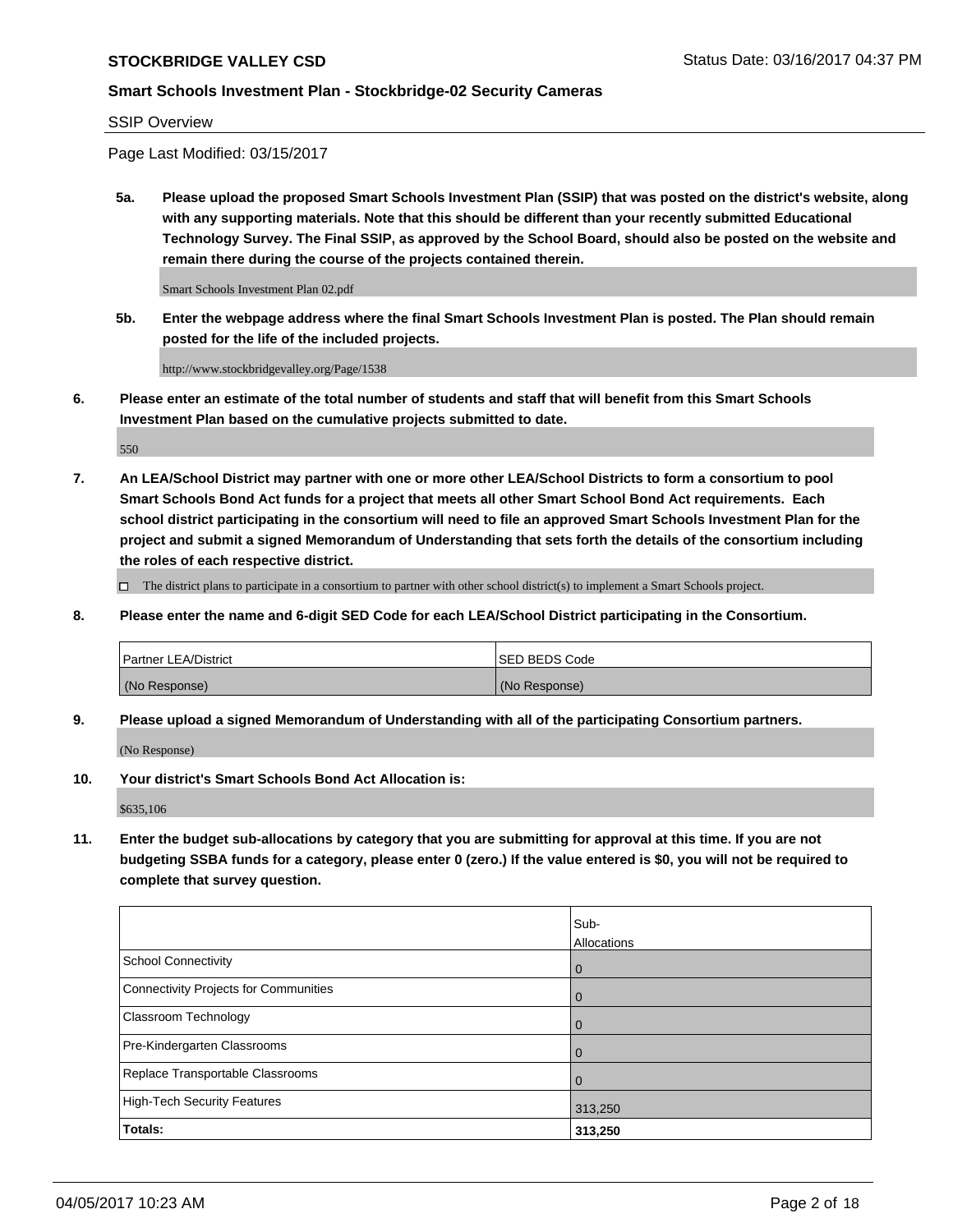#### School Connectivity

Page Last Modified: 03/06/2017

## **Group 1**

- **1. In order for students and faculty to receive the maximum benefit from the technology made available under the Smart Schools Bond Act, their school buildings must possess sufficient connectivity infrastructure to ensure that devices can be used during the school day. Smart Schools Investment Plans must demonstrate that:**
	- **sufficient infrastructure that meets the Federal Communications Commission's 100 Mbps per 1,000 students standard currently exists in the buildings where new devices will be deployed, or**
	- **is a planned use of a portion of Smart Schools Bond Act funds, or**
	- **is under development through another funding source.**

**Smart Schools Bond Act funds used for technology infrastructure or classroom technology investments must increase the number of school buildings that meet or exceed the minimum speed standard of 100 Mbps per 1,000 students and staff within 12 months. This standard may be met on either a contracted 24/7 firm service or a "burstable" capability. If the standard is met under the burstable criteria, it must be:**

**1. Specifically codified in a service contract with a provider, and**

**2. Guaranteed to be available to all students and devices as needed, particularly during periods of high demand, such as computer-based testing (CBT) periods.**

**Please describe how your district already meets or is planning to meet this standard within 12 months of plan submission.**

(No Response)

- **1a. If a district believes that it will be impossible to meet this standard within 12 months, it may apply for a waiver of this requirement, as described on the Smart Schools website. The waiver must be filed and approved by SED prior to submitting this survey.**
	- By checking this box, you are certifying that the school district has an approved waiver of this requirement on file with the New York State Education Department.

#### **2. Connectivity Speed Calculator (Required)**

|                         | l Number of<br><b>Students</b> | Multiply by<br>100 Kbps | Divide by 1000   Current Speed<br>to Convert to<br>Required<br>l Speed in Mb | in Mb            | Expected<br>Speed to be<br>Attained Within Required<br>12 Months | <b>Expected Date</b><br>When<br>Speed Will be<br><b>Met</b> |
|-------------------------|--------------------------------|-------------------------|------------------------------------------------------------------------------|------------------|------------------------------------------------------------------|-------------------------------------------------------------|
| <b>Calculated Speed</b> | (No<br>Response)               | (No Response)           | (No<br>Response)                                                             | (No<br>Response) | (No<br>Response)                                                 | l (No<br>Response)                                          |

## **3. Describe how you intend to use Smart Schools Bond Act funds for high-speed broadband and/or wireless connectivity projects in school buildings.**

(No Response)

**4. Describe the linkage between the district's District Instructional Technology Plan and the proposed projects. (There should be a link between your response to this question and your response to Question 1 in Part E. Curriculum and Instruction "What are the district's plans to use digital connectivity and technology to improve teaching and learning?)**

(No Response)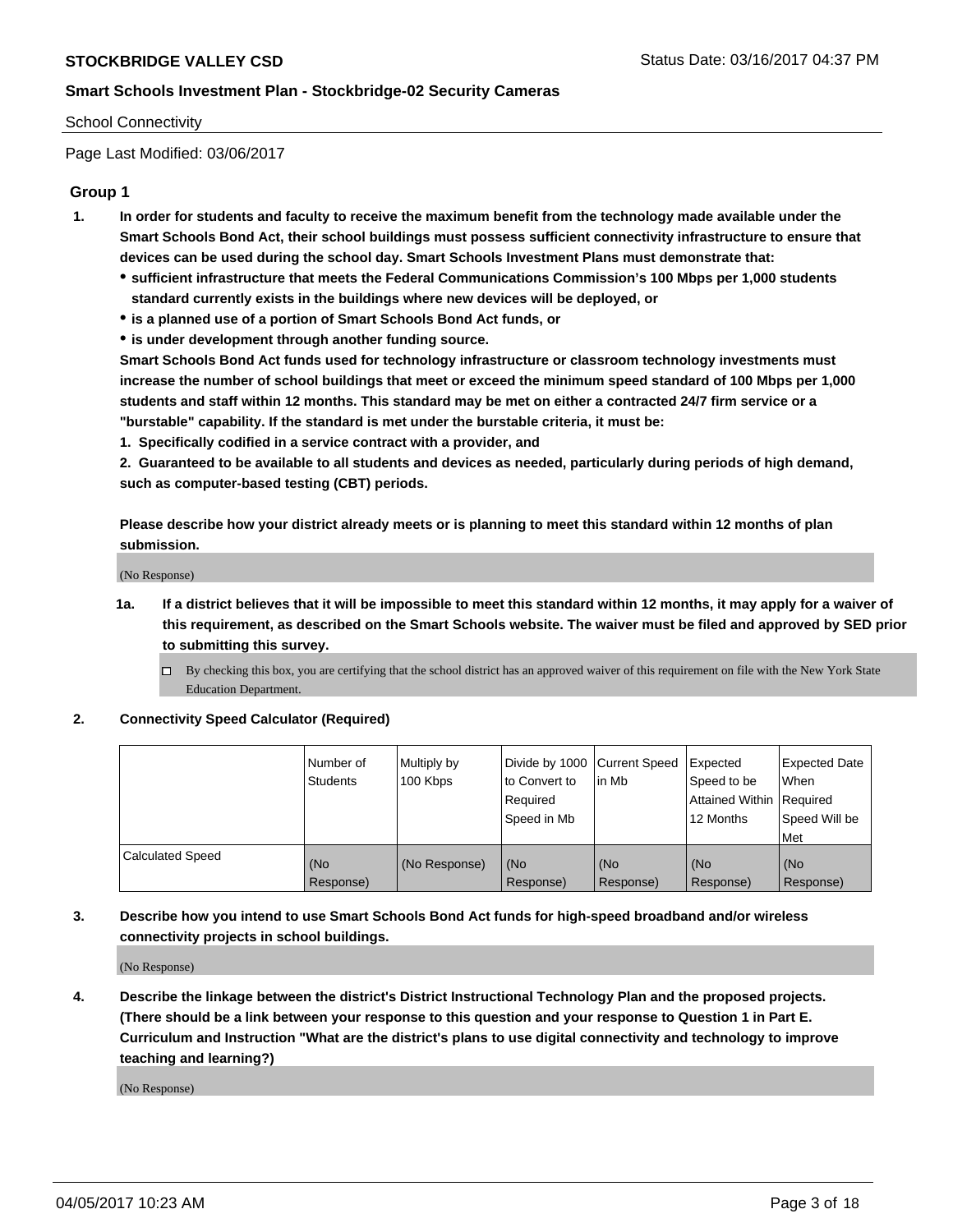#### School Connectivity

Page Last Modified: 03/06/2017

**5. If the district wishes to have students and staff access the Internet from wireless devices within the school building, or in close proximity to it, it must first ensure that it has a robust Wi-Fi network in place that has sufficient bandwidth to meet user demand.**

**Please describe how you have quantified this demand and how you plan to meet this demand.**

(No Response)

**6. As indicated on Page 5 of the guidance, the Office of Facilities Planning will have to conduct a preliminary review of all capital projects, including connectivity projects.**

**Please indicate on a separate row each project number given to you by the Office of Facilities Planning.**

| Project Number |  |
|----------------|--|
|                |  |
| (No Response)  |  |

**7. Certain high-tech security and connectivity infrastructure projects may be eligible for an expedited review process as determined by the Office of Facilities Planning.**

**Was your project deemed eligible for streamlined review?**

(No Response)

**8. Include the name and license number of the architect or engineer of record.**

| <b>Name</b>   | License Number |
|---------------|----------------|
| (No Response) | (No Response)  |

**9. If you are submitting an allocation for School Connectivity complete this table.**

**Note that the calculated Total at the bottom of the table must equal the Total allocation for this category that you entered in the SSIP Overview overall budget.** 

|                                            | Sub-              |
|--------------------------------------------|-------------------|
|                                            | <b>Allocation</b> |
| Network/Access Costs                       | (No Response)     |
| <b>Outside Plant Costs</b>                 | (No Response)     |
| School Internal Connections and Components | (No Response)     |
| <b>Professional Services</b>               | (No Response)     |
| Testing                                    | (No Response)     |
| <b>Other Upfront Costs</b>                 | (No Response)     |
| <b>Other Costs</b>                         | (No Response)     |
| Totals:                                    | 0                 |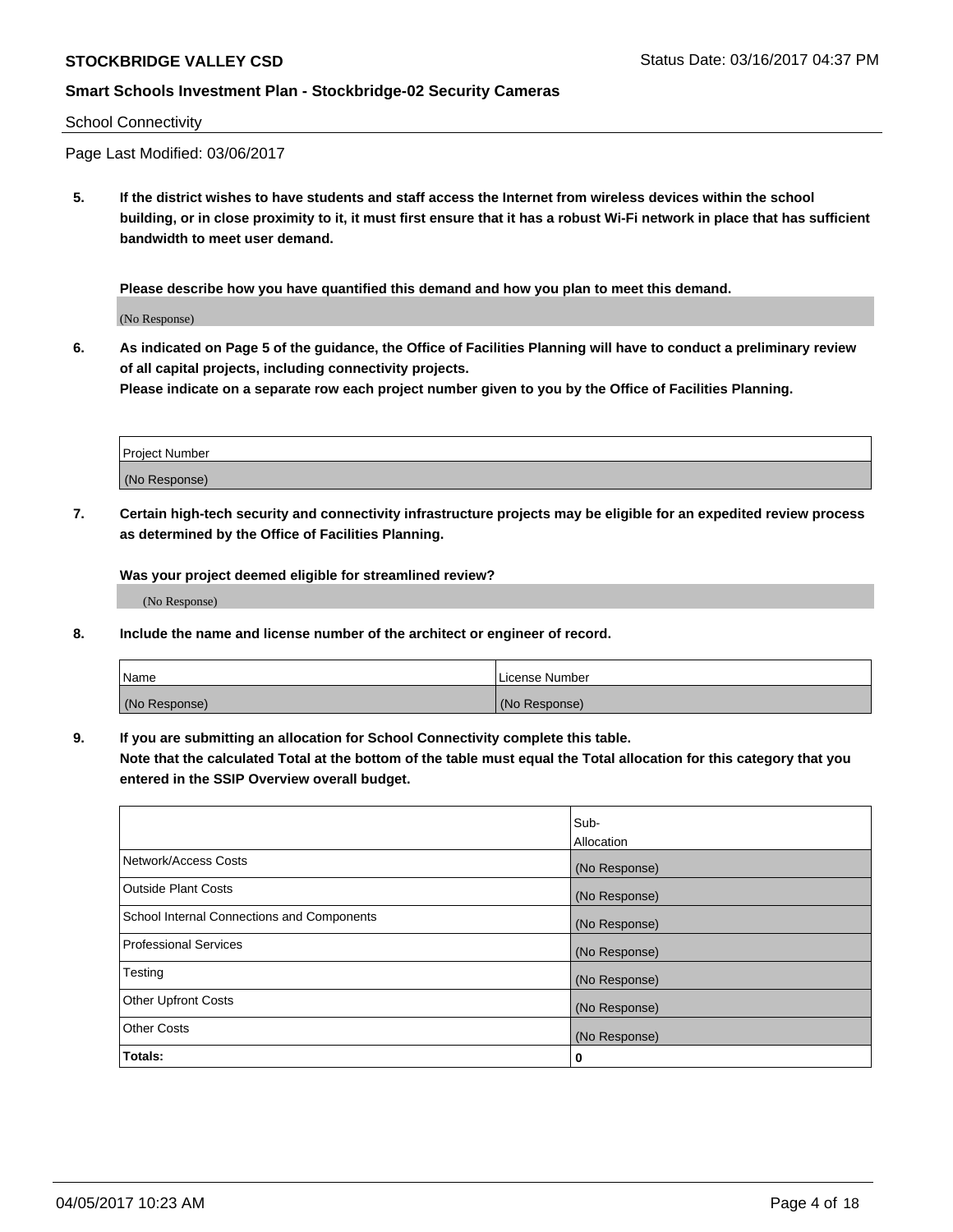#### School Connectivity

Page Last Modified: 03/06/2017

**10. Please detail the type, quantity, per unit cost and total cost of the eligible items under each sub-category. This is especially important for any expenditures listed under the "Other" category. All expenditures must be eligible for tax-exempt financing to be reimbursed through the SSBA. Sufficient detail must be provided so that we can verify this is the case. If you have any questions, please contact us directly through smartschools@nysed.gov. NOTE: Wireless Access Points should be included in this category, not under Classroom Educational Technology, except those that will be loaned/purchased for nonpublic schools. Add rows under each sub-category for additional items, as needed.**

| Select the allowable expenditure<br>type.      | Item to be purchased | Quantity      | Cost per Item | <b>Total Cost</b> |
|------------------------------------------------|----------------------|---------------|---------------|-------------------|
| Repeat to add another item under<br>each type. |                      |               |               |                   |
| (No Response)                                  | (No Response)        | (No Response) | (No Response) | (No Response)     |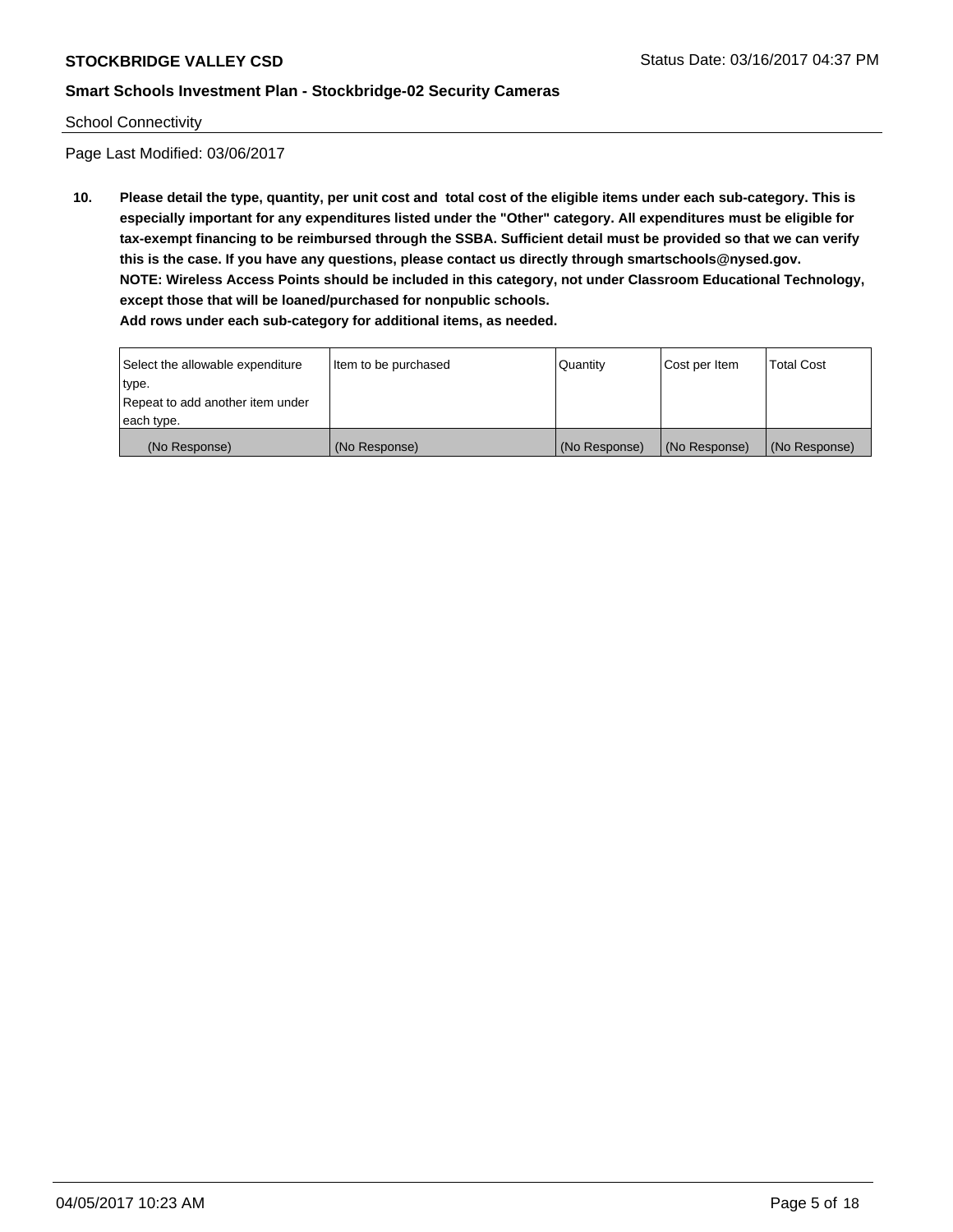Community Connectivity (Broadband and Wireless)

Page Last Modified: 03/06/2017

#### **Group 1**

**1. Describe how you intend to use Smart Schools Bond Act funds for high-speed broadband and/or wireless connectivity projects in the community.**

(No Response)

**2. Please describe how the proposed project(s) will promote student achievement and increase student and/or staff access to the Internet in a manner that enhances student learning and/or instruction outside of the school day and/or school building.**

(No Response)

**3. Community connectivity projects must comply with all the necessary local building codes and regulations (building and related permits are not required prior to plan submission).**

 $\Box$  I certify that we will comply with all the necessary local building codes and regulations.

**4. Please describe the physical location of the proposed investment.**

(No Response)

**5. Please provide the initial list of partners participating in the Community Connectivity Broadband Project, along with their Federal Tax Identification (Employer Identification) number.**

| <b>Project Partners</b> | Federal ID#     |
|-------------------------|-----------------|
| (No Response)           | l (No Response) |

**6. If you are submitting an allocation for Community Connectivity, complete this table. Note that the calculated Total at the bottom of the table must equal the Total allocation for this category that you entered in the SSIP Overview overall budget.**

|                                    | Sub-Allocation |
|------------------------------------|----------------|
| Network/Access Costs               | (No Response)  |
| Outside Plant Costs                | (No Response)  |
| <b>Tower Costs</b>                 | (No Response)  |
| <b>Customer Premises Equipment</b> | (No Response)  |
| <b>Professional Services</b>       | (No Response)  |
| Testing                            | (No Response)  |
| <b>Other Upfront Costs</b>         | (No Response)  |
| <b>Other Costs</b>                 | (No Response)  |
| Totals:                            | 0              |

**7. Please detail the type, quantity, per unit cost and total cost of the eligible items under each sub-category. This is especially important for any expenditures listed under the "Other" category. All expenditures must be capital-bond eligible to be reimbursed through the SSBA. If you have any questions, please contact us directly through smartschools@nysed.gov.**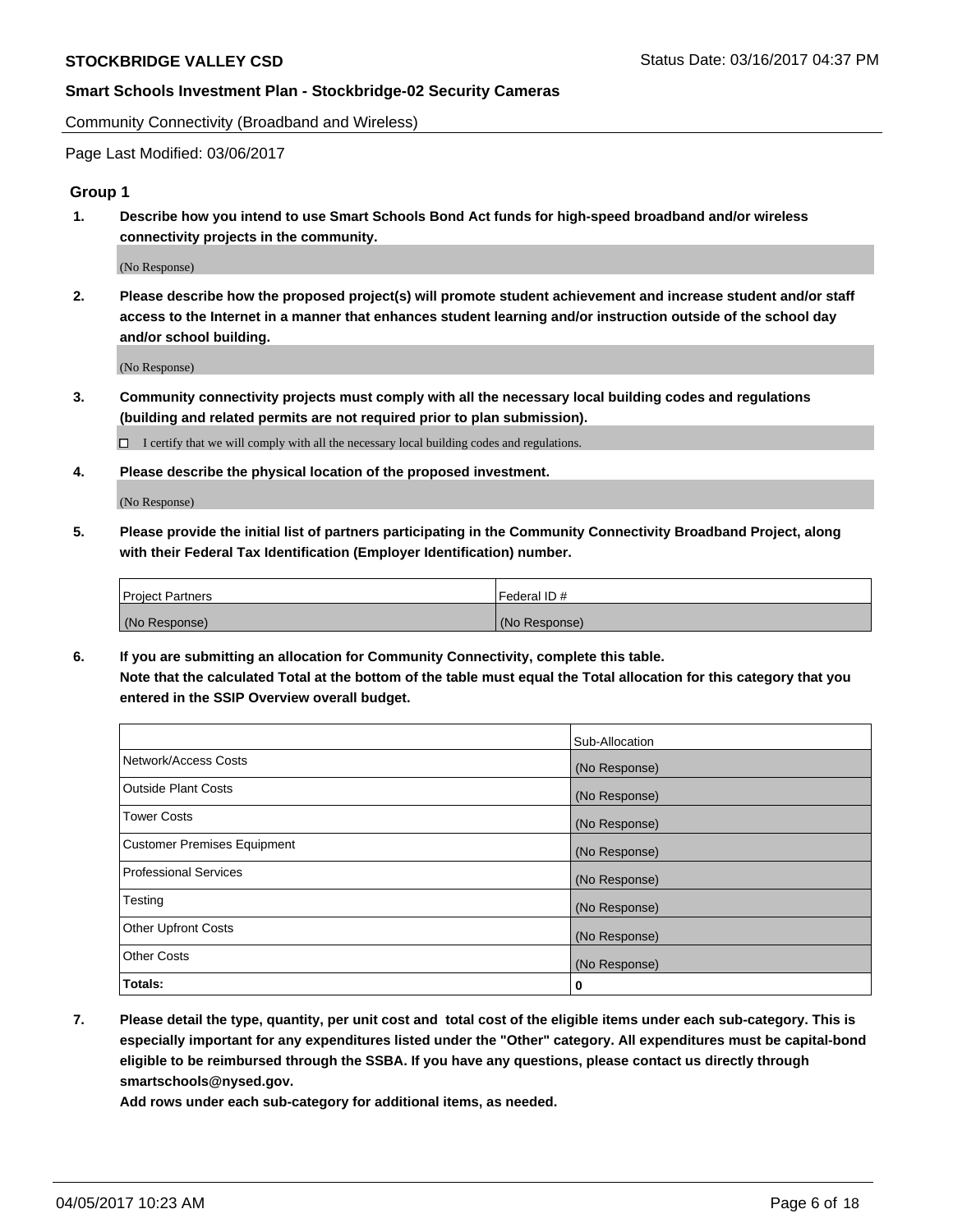Community Connectivity (Broadband and Wireless)

Page Last Modified: 03/06/2017

| Select the allowable expenditure<br>type.<br>Repeat to add another item under<br>each type. | Item to be purchased | Quantity      | Cost per Item | <b>Total Cost</b> |
|---------------------------------------------------------------------------------------------|----------------------|---------------|---------------|-------------------|
| (No Response)                                                                               | (No Response)        | (No Response) | (No Response) | (No Response)     |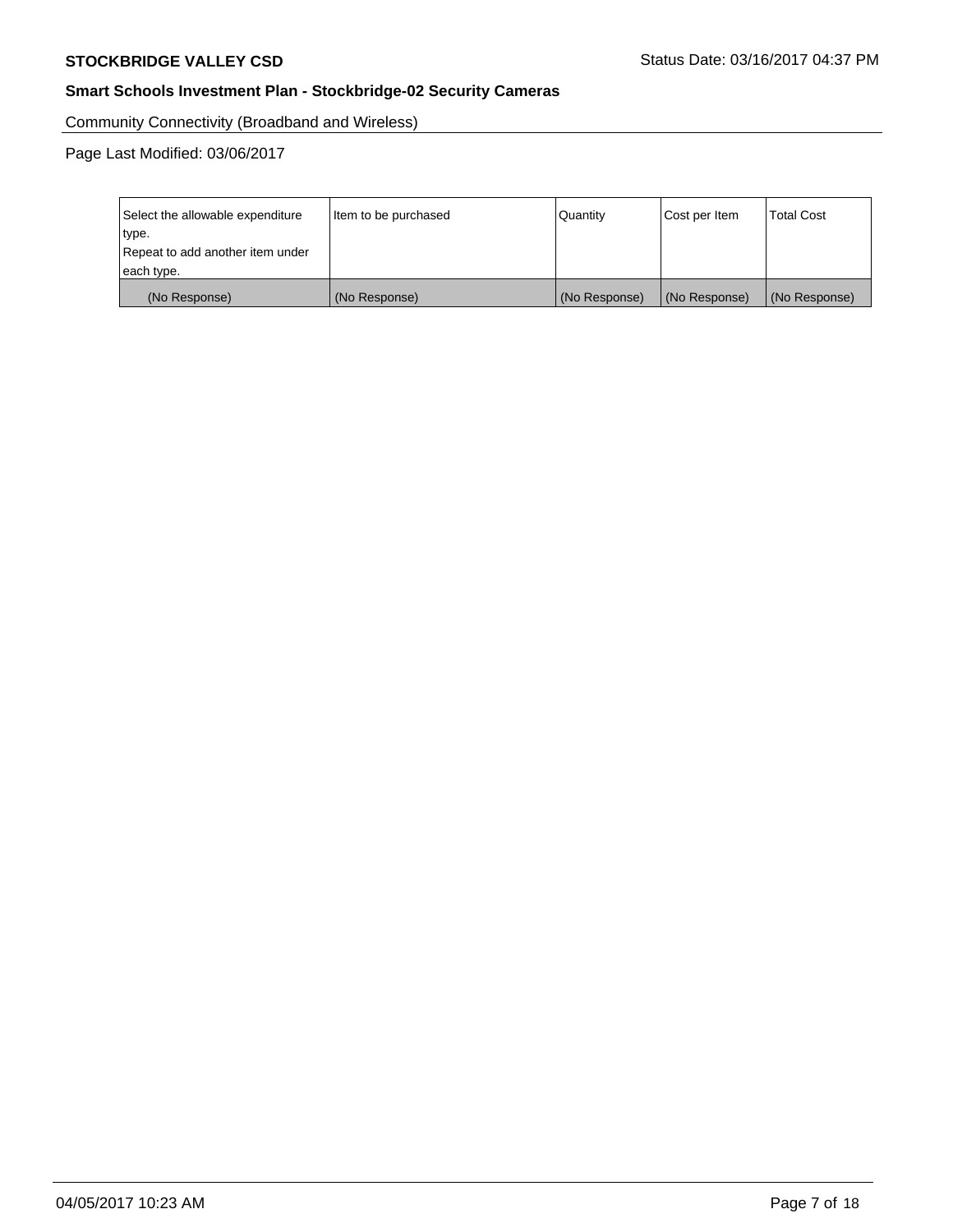#### Classroom Learning Technology

Page Last Modified: 03/06/2017

#### **Questions**

**1. In order for students and faculty to receive the maximum benefit from the technology made available under the Smart Schools Bond Act, their school buildings must possess sufficient connectivity infrastructure to ensure that devices can be used during the school day. Smart Schools Investment Plans must demonstrate that sufficient infrastructure that meets the Federal Communications Commission's 100 Mbps per 1,000 students standard currently exists in the buildings where new devices will be deployed, or is a planned use of a portion of Smart Schools Bond Act funds, or is under development through another funding source.**

**Smart Schools Bond Act funds used for technology infrastructure or classroom technology investments must increase the number of school buildings that meet or exceed the minimum speed standard of 100 Mbps per 1,000 students and staff within 12 months. This standard may be met on either a contracted 24/7 firm service or a "burstable" capability. If the standard is met under the burstable criteria, it must be:**

- **1. Specifically codified in a service contract with a provider, and**
- **2. Guaranteed to be available to all students and devices as needed, particularly during periods of high demand, such as computer-based testing (CBT) periods.**

**Please describe how your district already meets or is planning to meet this standard within 12 months of plan submission.**

(No Response)

- **1a. If a district believes that it will be impossible to meet this standard within 12 months, it may apply for a waiver of this requirement, as described on the Smart Schools website. The waiver must be filed and approved by SED prior to submitting this survey.**
	- $\Box$  By checking this box, you are certifying that the school district has an approved waiver of this requirement on file with the New York State Education Department.

#### **2. Connectivity Speed Calculator (Required)**

|                         | l Number of<br>Students | Multiply by<br>100 Kbps | Divide by 1000   Current Speed<br>to Convert to<br>Required<br>Speed in Mb | lin Mb           | Expected<br>Speed to be<br>Attained Within Required<br>12 Months | <b>Expected Date</b><br>When<br>Speed Will be<br>Met |
|-------------------------|-------------------------|-------------------------|----------------------------------------------------------------------------|------------------|------------------------------------------------------------------|------------------------------------------------------|
| <b>Calculated Speed</b> | (No<br>Response)        | (No Response)           | (No<br>Response)                                                           | (No<br>Response) | (No<br>Response)                                                 | (No<br>Response)                                     |

**3. If the district wishes to have students and staff access the Internet from wireless devices within the school building, or in close proximity to it, it must first ensure that it has a robust Wi-Fi network in place that has sufficient bandwidth to meet user demand.**

**Please describe how you have quantified this demand and how you plan to meet this demand.**

(No Response)

**4. All New York State public school districts are required to complete and submit an Instructional Technology Plan survey to the New York State Education Department in compliance with Section 753 of the Education Law and per Part 100.12 of the Commissioner's Regulations.**

**Districts that include educational technology purchases as part of their Smart Schools Investment Plan must have a submitted and approved Instructional Technology Plan survey on file with the New York State Education Department.**

 $\Box$  By checking this box, you are certifying that the school district has an approved Instructional Technology Plan survey on file with the New York State Education Department.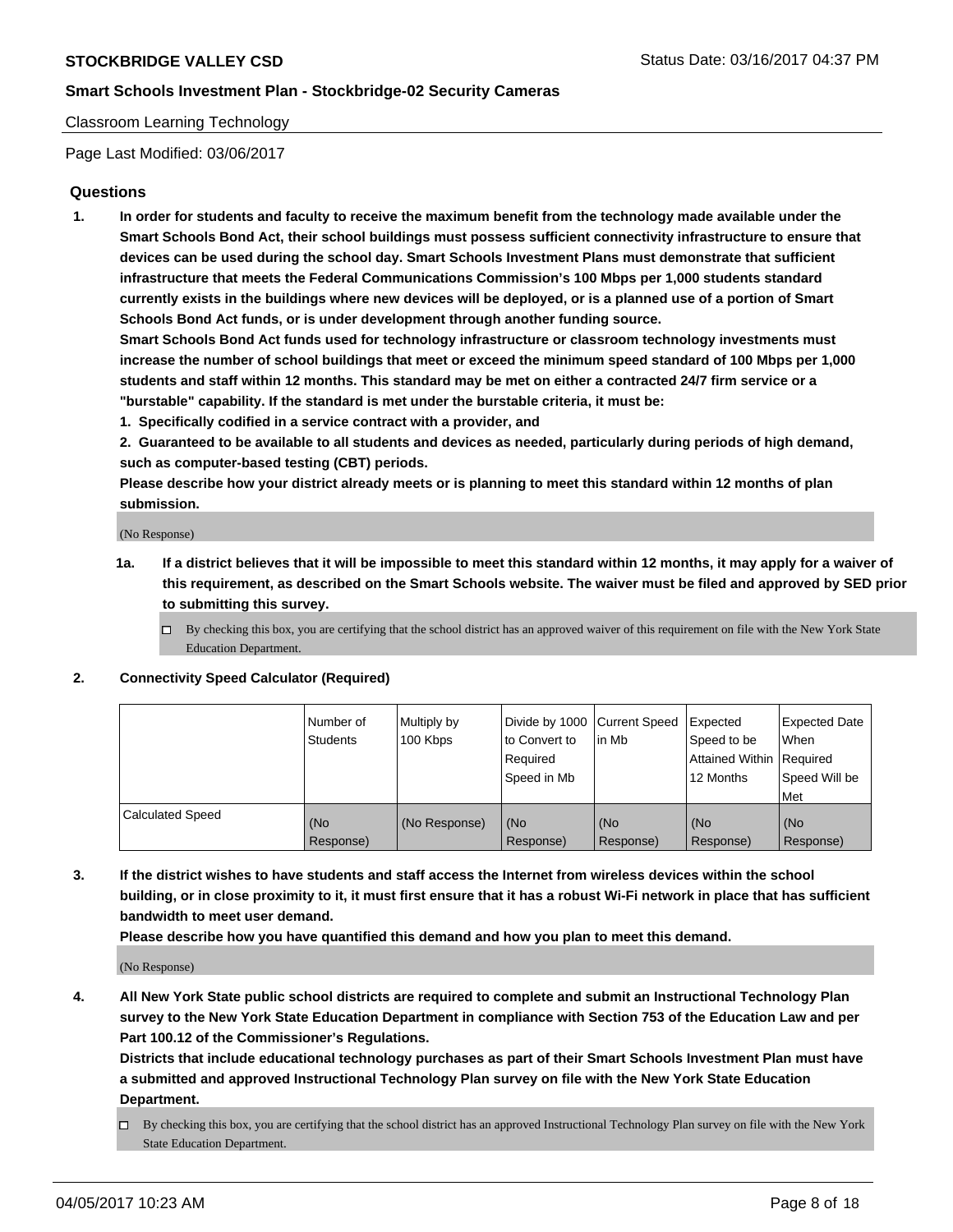#### Classroom Learning Technology

Page Last Modified: 03/06/2017

**5. Describe the devices you intend to purchase and their compatibility with existing or planned platforms or systems. Specifically address the adequacy of each facility's electrical, HVAC and other infrastructure necessary to install and support the operation of the planned technology.**

(No Response)

- **6. Describe how the proposed technology purchases will:**
	- **> enhance differentiated instruction;**
	- **> expand student learning inside and outside the classroom;**
	- **> benefit students with disabilities and English language learners; and**
	- **> contribute to the reduction of other learning gaps that have been identified within the district.**

**The expectation is that districts will place a priority on addressing the needs of students who struggle to succeed in a rigorous curriculum. Responses in this section should specifically address this concern and align with the district's Instructional Technology Plan (in particular Question 2 of E. Curriculum and Instruction: "Does the district's instructional technology plan address the needs of students with disabilities to ensure equitable access to instruction, materials and assessments?" and Question 3 of the same section: "Does the district's instructional technology plan address the provision of assistive technology specifically for students with disabilities to ensure access to and participation in the general curriculum?"**

(No Response)

**7. Where appropriate, describe how the proposed technology purchases will enhance ongoing communication with parents and other stakeholders and help the district facilitate technology-based regional partnerships, including distance learning and other efforts.**

(No Response)

**8. Describe the district's plan to provide professional development to ensure that administrators, teachers and staff can employ the technology purchased to enhance instruction successfully.**

**Note: This response should be aligned and expanded upon in accordance with your district's response to Question 1 of F. Professional Development of your Instructional Technology Plan: "Please provide a summary of professional development offered to teachers and staff, for the time period covered by this plan, to support technology to enhance teaching and learning. Please include topics, audience and method of delivery within your summary."**

(No Response)

- **9. Districts must contact the SUNY/CUNY teacher preparation program that supplies the largest number of the district's new teachers to request advice on innovative uses and best practices at the intersection of pedagogy and educational technology.**
	- By checking this box, you certify that you have contacted the SUNY/CUNY teacher preparation program that supplies the largest number of your new teachers to request advice on these issues.
	- **9a. Please enter the name of the SUNY or CUNY Institution that you contacted.**

(No Response)

**9b. Enter the primary Institution phone number.**

(No Response)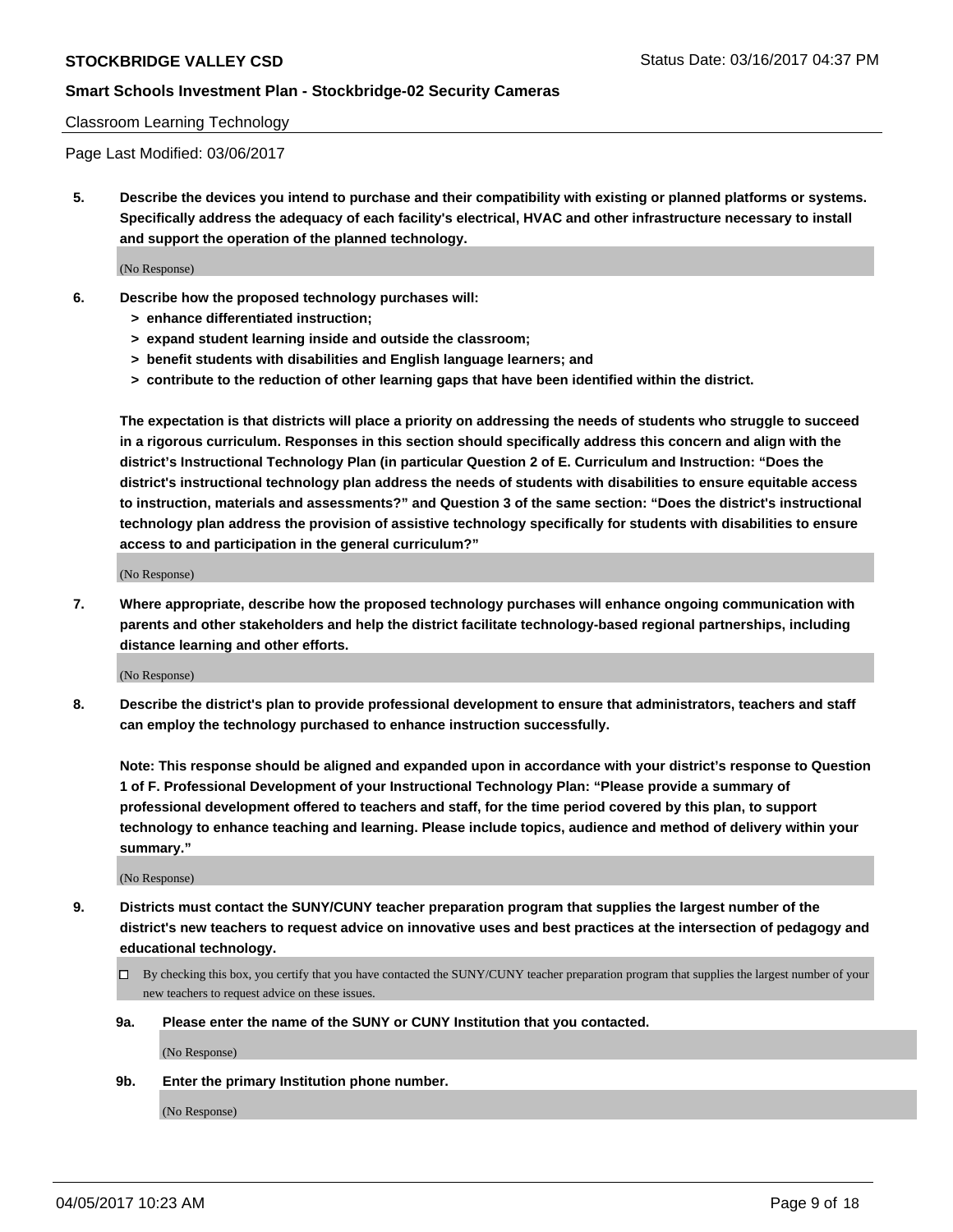Classroom Learning Technology

Page Last Modified: 03/06/2017

**9c. Enter the name of the contact person with whom you consulted and/or will be collaborating with on innovative uses of technology and best practices.**

(No Response)

**10. A district whose Smart Schools Investment Plan proposes the purchase of technology devices and other hardware must account for nonpublic schools in the district.**

**Are there nonpublic schools within your school district?**

Yes

 $\square$  No

**11. Nonpublic Classroom Technology Loan Calculator**

**The Smart Schools Bond Act provides that any Classroom Learning Technology purchases made using Smart Schools funds shall be lent, upon request, to nonpublic schools in the district. However, no school district shall be required to loan technology in amounts greater than the total obtained and spent on technology pursuant to the Smart Schools Bond Act and the value of such loan may not exceed the total of \$250 multiplied by the nonpublic school enrollment in the base year at the time of enactment.**

**See:**

**http://www.p12.nysed.gov/mgtserv/smart\_schools/docs/Smart\_Schools\_Bond\_Act\_Guidance\_04.27.15\_Final.pdf.**

|                                       | 1. Classroom<br>Technology | l 2. Public<br>Enrollment | 3. Nonpublic<br>Enrollment | l 4. Sum of<br>Public and | 15. Total Per<br>Pupil Sub- | 6. Total<br>Nonpublic Loan                                                                    |
|---------------------------------------|----------------------------|---------------------------|----------------------------|---------------------------|-----------------------------|-----------------------------------------------------------------------------------------------|
|                                       | Sub-allocation             | $(2014-15)$               | $(2014-15)$                | l Nonpublic               | allocation                  | Amount                                                                                        |
|                                       |                            |                           |                            | Enrollment                |                             |                                                                                               |
| Calculated Nonpublic Loan<br>  Amount |                            |                           |                            |                           |                             | (No Response)   (No Response)   (No Response)   (No Response)   (No Response)   (No Response) |

**12. To ensure the sustainability of technology purchases made with Smart Schools funds, districts must demonstrate a long-term plan to maintain and replace technology purchases supported by Smart Schools Bond Act funds. This sustainability plan shall demonstrate a district's capacity to support recurring costs of use that are ineligible for Smart Schools Bond Act funding such as device maintenance, technical support, Internet and wireless fees, maintenance of hotspots, staff professional development, building maintenance and the replacement of incidental items. Further, such a sustainability plan shall include a long-term plan for the replacement of purchased devices and equipment at the end of their useful life with other funding sources.**

 $\Box$  By checking this box, you certify that the district has a sustainability plan as described above.

**13. Districts must ensure that devices purchased with Smart Schools Bond funds will be distributed, prepared for use, maintained and supported appropriately. Districts must maintain detailed device inventories in accordance with generally accepted accounting principles.**

By checking this box, you certify that the district has a distribution and inventory management plan and system in place.

**14. If you are submitting an allocation for Classroom Learning Technology complete this table. Note that the calculated Total at the bottom of the table must equal the Total allocation for this category that you entered in the SSIP Overview overall budget.**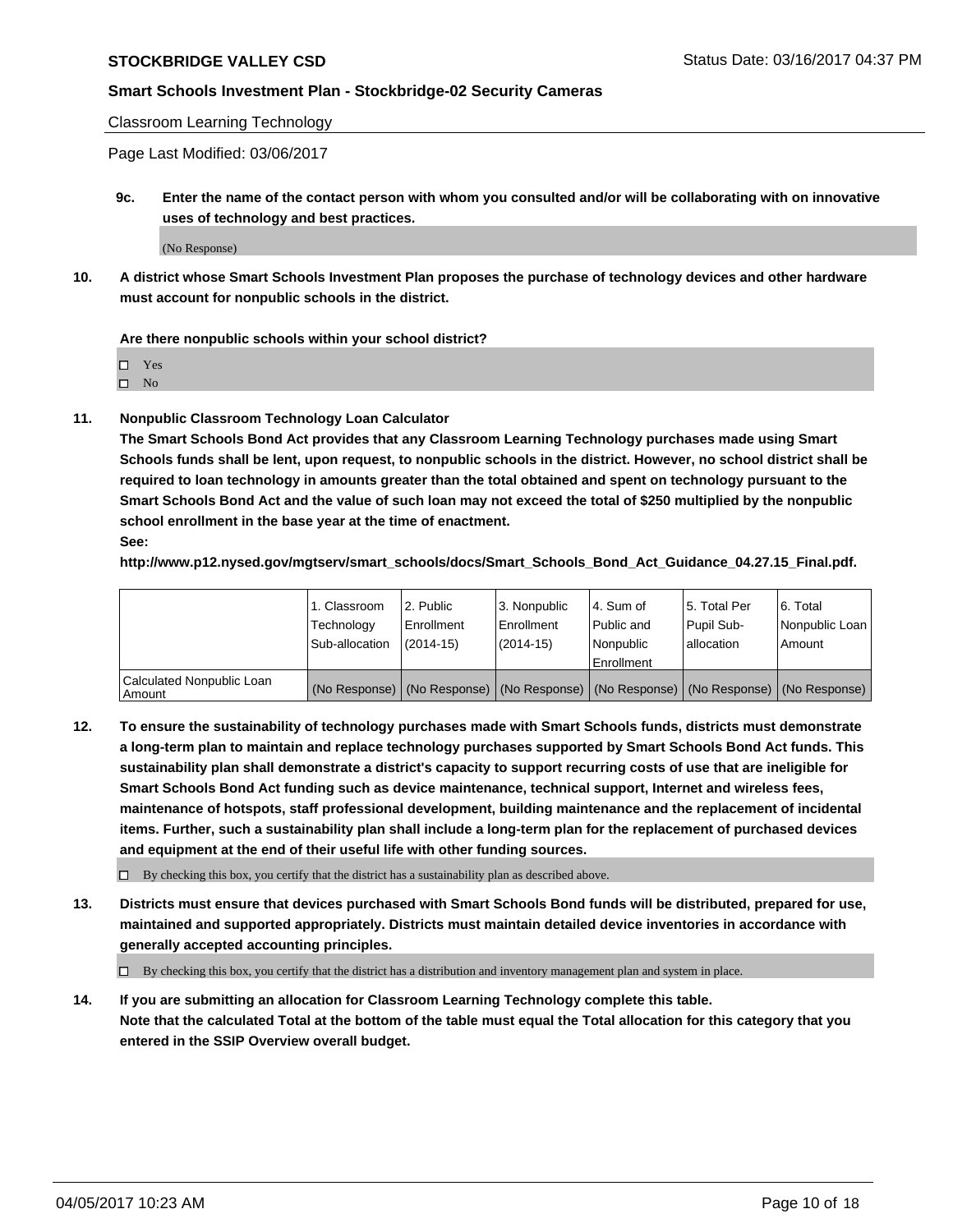#### Classroom Learning Technology

Page Last Modified: 03/06/2017

|                          | Sub-Allocation |
|--------------------------|----------------|
| Interactive Whiteboards  | (No Response)  |
| Computer Servers         | (No Response)  |
| <b>Desktop Computers</b> | (No Response)  |
| <b>Laptop Computers</b>  | (No Response)  |
| <b>Tablet Computers</b>  | (No Response)  |
| <b>Other Costs</b>       | (No Response)  |
| Totals:                  | 0              |

**15. Please detail the type, quantity, per unit cost and total cost of the eligible items under each sub-category. This is especially important for any expenditures listed under the "Other" category. All expenditures must be capital-bond eligible to be reimbursed through the SSBA. If you have any questions, please contact us directly through smartschools@nysed.gov.**

**Please specify in the "Item to be Purchased" field which specific expenditures and items are planned to meet the district's nonpublic loan requirement, if applicable.**

**NOTE: Wireless Access Points that will be loaned/purchased for nonpublic schools should ONLY be included in this category, not under School Connectivity, where public school districts would list them.**

| Select the allowable expenditure<br>∣type. | Iltem to be Purchased | Quantity      | Cost per Item | <b>Total Cost</b> |
|--------------------------------------------|-----------------------|---------------|---------------|-------------------|
| Repeat to add another item under           |                       |               |               |                   |
| each type.                                 |                       |               |               |                   |
| (No Response)                              | (No Response)         | (No Response) | (No Response) | (No Response)     |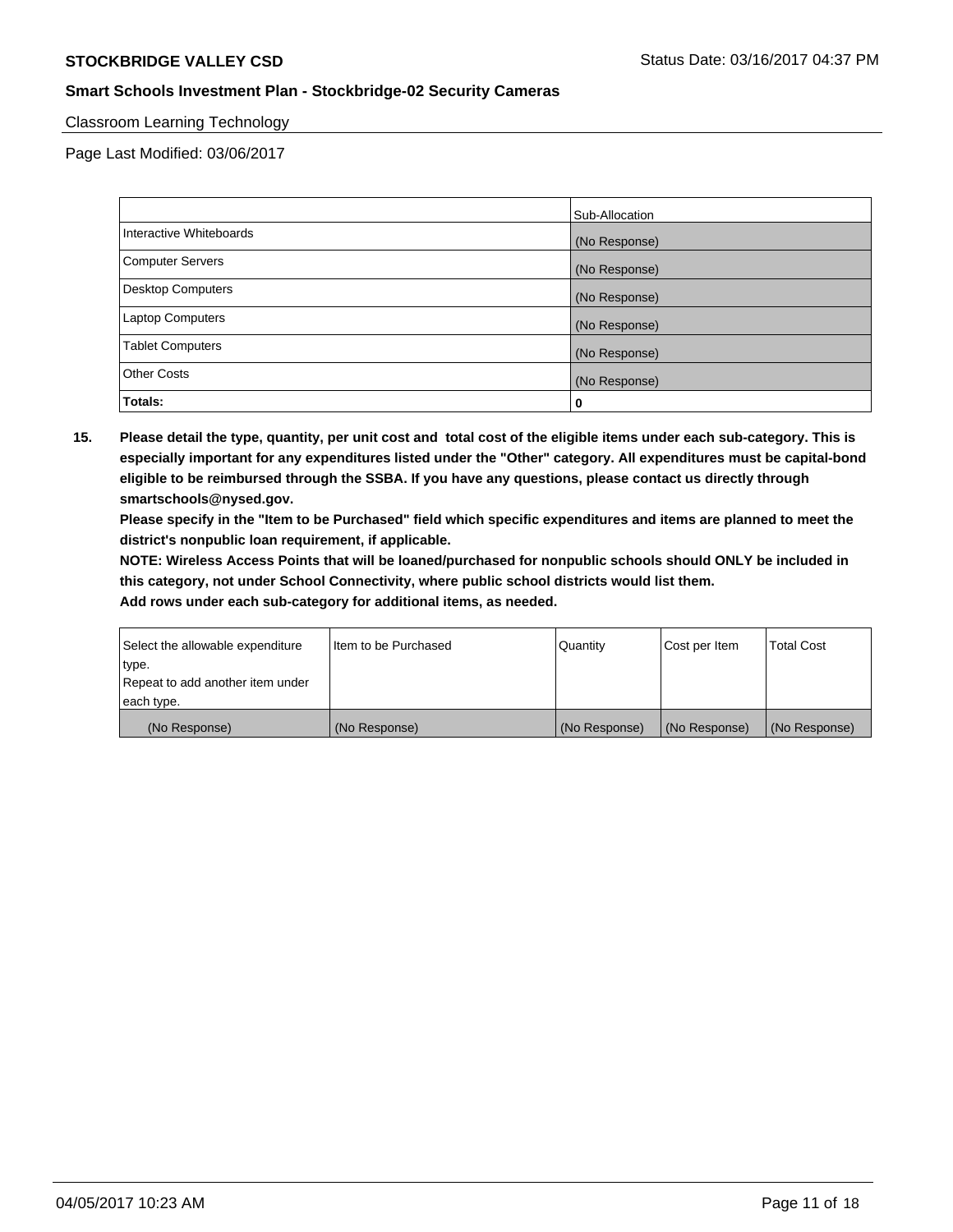#### Pre-Kindergarten Classrooms

Page Last Modified: 03/06/2017

#### **Group 1**

**1. Provide information regarding how and where the district is currently serving pre-kindergarten students and justify the need for additional space with enrollment projections over 3 years.**

(No Response)

- **2. Describe the district's plan to construct, enhance or modernize education facilities to accommodate prekindergarten programs. Such plans must include:**
	- **Specific descriptions of what the district intends to do to each space;**
	- **An affirmation that pre-kindergarten classrooms will contain a minimum of 900 square feet per classroom;**
	- **The number of classrooms involved;**
	- **The approximate construction costs per classroom; and**
	- **Confirmation that the space is district-owned or has a long-term lease that exceeds the probable useful life of the improvements.**

(No Response)

**3. Smart Schools Bond Act funds may only be used for capital construction costs. Describe the type and amount of additional funds that will be required to support ineligible ongoing costs (e.g. instruction, supplies) associated with any additional pre-kindergarten classrooms that the district plans to add.**

(No Response)

**4. All plans and specifications for the erection, repair, enlargement or remodeling of school buildings in any public school district in the State must be reviewed and approved by the Commissioner. Districts that plan capital projects using their Smart Schools Bond Act funds will undergo a Preliminary Review Process by the Office of Facilities Planning.**

**Please indicate on a separate row each project number given to you by the Office of Facilities Planning.**

| Project Number |  |
|----------------|--|
| (No Response)  |  |

**5. If you have made an allocation for Pre-Kindergarten Classrooms, complete this table. Note that the calculated Total at the bottom of the table must equal the Total allocation for this category that you entered in the SSIP Overview overall budget.**

| Totals:                                  | 0              |
|------------------------------------------|----------------|
| Other Costs                              | (No Response)  |
| Enhance/Modernize Educational Facilities | (No Response)  |
| Construct Pre-K Classrooms               | (No Response)  |
|                                          | Sub-Allocation |

**6. Please detail the type, quantity, per unit cost and total cost of the eligible items under each sub-category. This is especially important for any expenditures listed under the "Other" category. All expenditures must be capital-bond eligible to be reimbursed through the SSBA. If you have any questions, please contact us directly through smartschools@nysed.gov.**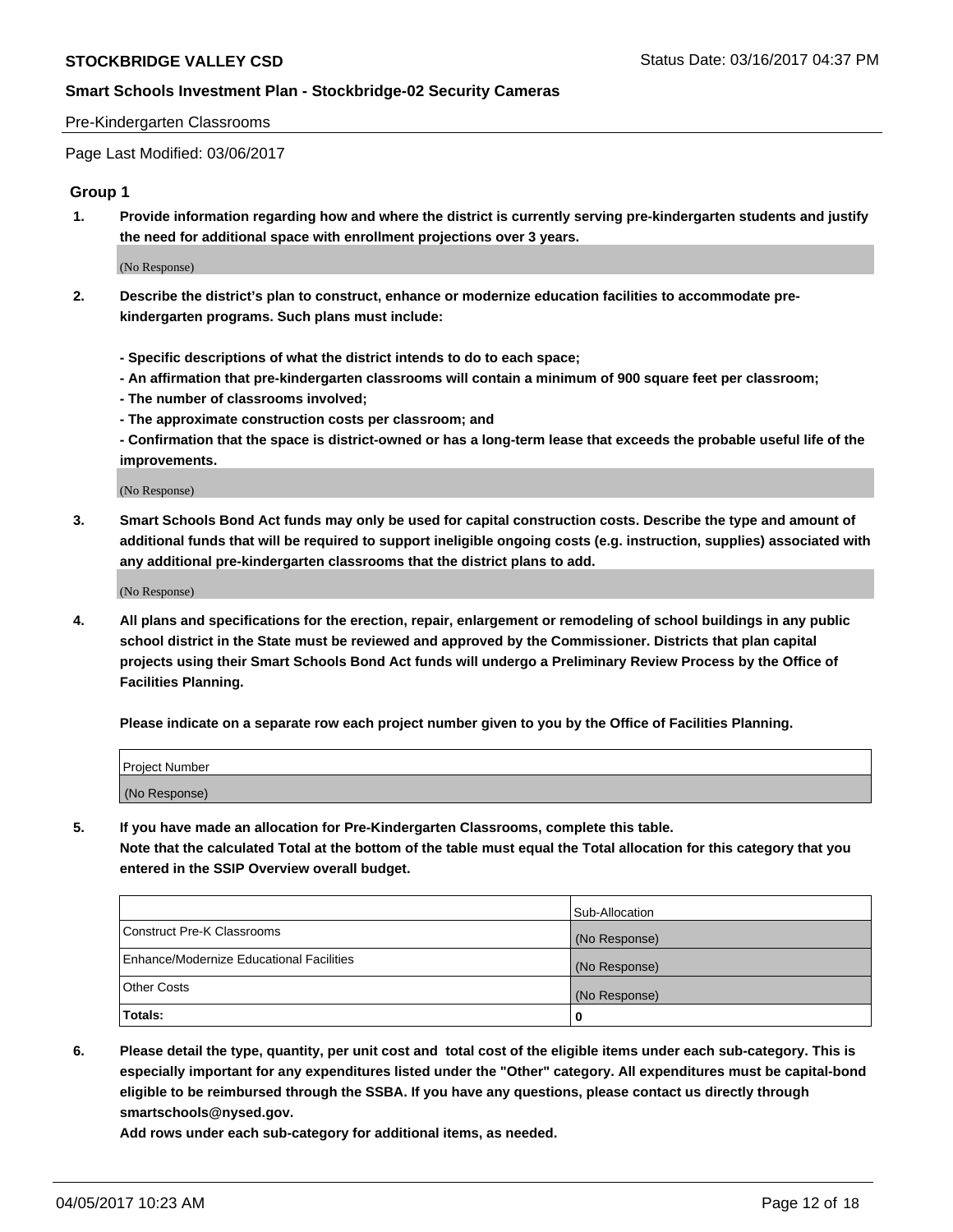# Pre-Kindergarten Classrooms

Page Last Modified: 03/06/2017

| Select the allowable expenditure | Item to be purchased | Quantity      | Cost per Item | <b>Total Cost</b> |
|----------------------------------|----------------------|---------------|---------------|-------------------|
| type.                            |                      |               |               |                   |
| Repeat to add another item under |                      |               |               |                   |
| each type.                       |                      |               |               |                   |
| (No Response)                    | (No Response)        | (No Response) | (No Response) | (No Response)     |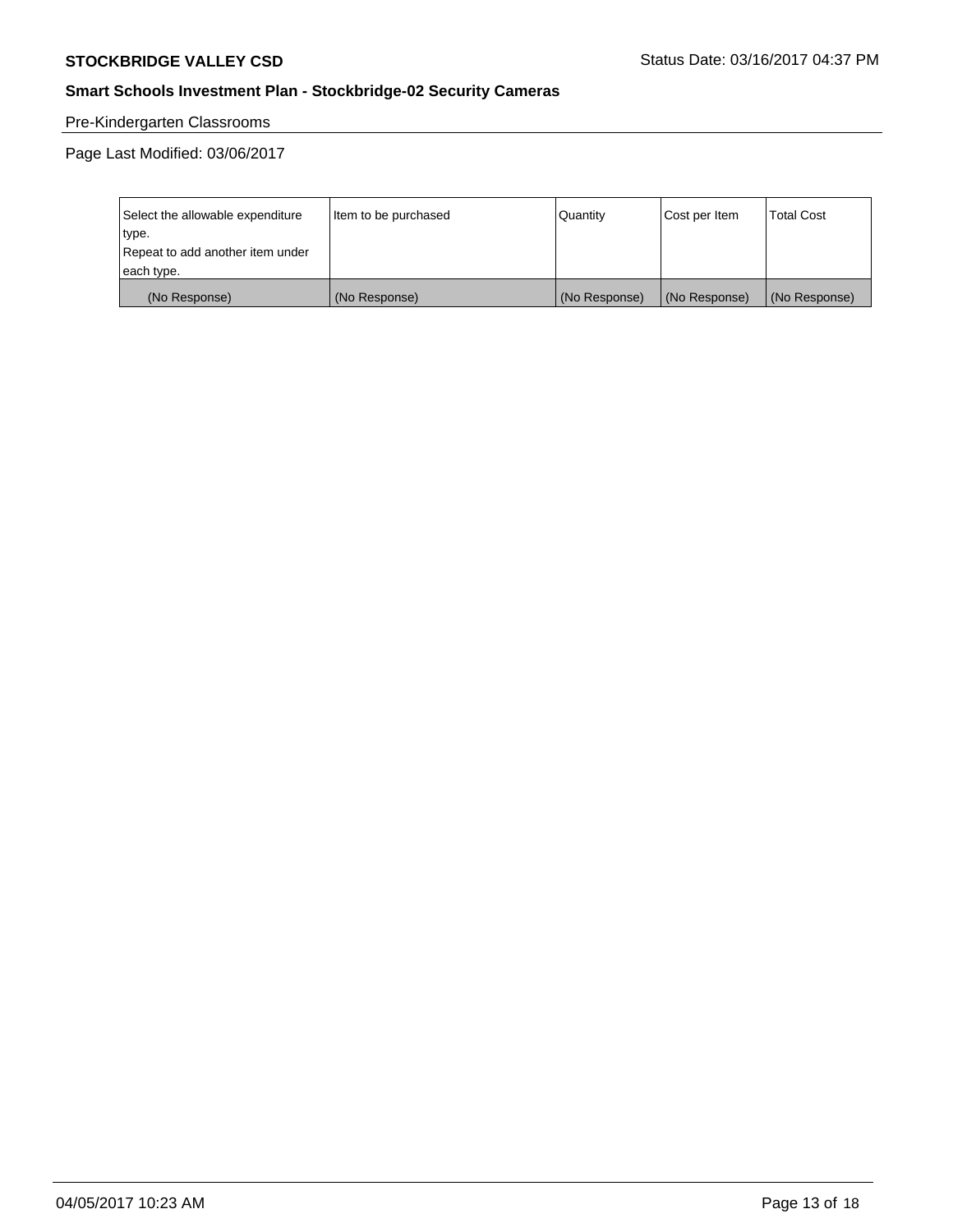Replace Transportable Classrooms

Page Last Modified: 06/30/2016

## **Group 1**

**1. Describe the district's plan to construct, enhance or modernize education facilities to provide high-quality instructional space by replacing transportable classrooms.**

(No Response)

**2. All plans and specifications for the erection, repair, enlargement or remodeling of school buildings in any public school district in the State must be reviewed and approved by the Commissioner. Districts that plan capital projects using their Smart Schools Bond Act funds will undergo a Preliminary Review Process by the Office of Facilities Planning.**

**Please indicate on a separate row each project number given to you by the Office of Facilities Planning.**

| Project Number |  |
|----------------|--|
| (No Response)  |  |

**3. For large projects that seek to blend Smart Schools Bond Act dollars with other funds, please note that Smart Schools Bond Act funds can be allocated on a pro rata basis depending on the number of new classrooms built that directly replace transportable classroom units.**

**If a district seeks to blend Smart Schools Bond Act dollars with other funds describe below what other funds are being used and what portion of the money will be Smart Schools Bond Act funds.**

(No Response)

**4. If you have made an allocation for Replace Transportable Classrooms, complete this table. Note that the calculated Total at the bottom of the table must equal the Total allocation for this category that you entered in the SSIP Overview overall budget.**

|                                                | Sub-Allocation |
|------------------------------------------------|----------------|
| Construct New Instructional Space              | (No Response)  |
| Enhance/Modernize Existing Instructional Space | (No Response)  |
| Other Costs                                    | (No Response)  |
| Totals:                                        |                |

**5. Please detail the type, quantity, per unit cost and total cost of the eligible items under each sub-category. This is especially important for any expenditures listed under the "Other" category. All expenditures must be capital-bond eligible to be reimbursed through the SSBA. If you have any questions, please contact us directly through smartschools@nysed.gov.**

| Select the allowable expenditure | Item to be purchased | Quantity      | Cost per Item | <b>Total Cost</b> |
|----------------------------------|----------------------|---------------|---------------|-------------------|
| type.                            |                      |               |               |                   |
| Repeat to add another item under |                      |               |               |                   |
| each type.                       |                      |               |               |                   |
| (No Response)                    | (No Response)        | (No Response) | (No Response) | (No Response)     |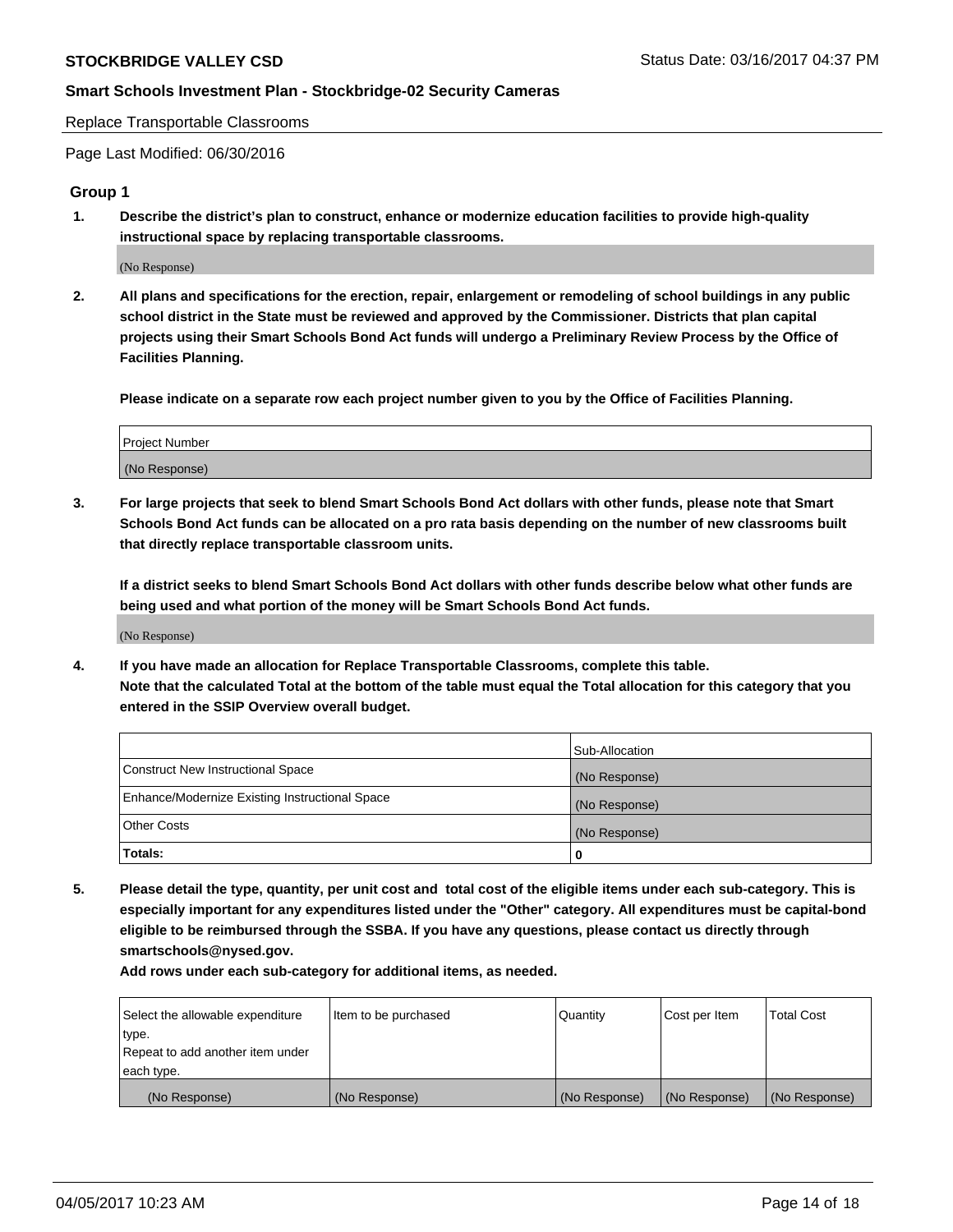#### High-Tech Security Features

Page Last Modified: 03/15/2017

## **Group 1**

**1. Describe how you intend to use Smart Schools Bond Act funds to install high-tech security features in school buildings and on school campuses.**

We believe that every child deserves a safe, nurturing learning environment and do our best to protect our students from threats to their safety. New York State Law requires the district to have a school safety plan that includes policies and procedures relating to school building security, including the use of security devices. Our district maintenance and safety plans call for replacement, improvements and extensions of our school security systems to improve incident and/or intruder monitoring and recognition. The district has allocated Smart Schools money for this purpose. The district plans to replace our analog surveillance system with a digital system with increased resolution and field of view for monitoring and resolving safety and criminal incidents on school property. Extensions to the surveillance system will cover planned modifications to our parking lot and provide recorded hi-res monitoring of the bus circle and new fuel island. Cameras, digital video recorders, wiring, cabling, and installation are included.

**2. All plans and specifications for the erection, repair, enlargement or remodeling of school buildings in any public school district in the State must be reviewed and approved by the Commissioner. Districts that plan capital projects using their Smart Schools Bond Act funds will undergo a Preliminary Review Process by the Office of Facilities Planning.** 

**Please indicate on a separate row each project number given to you by the Office of Facilities Planning.**

| <b>Project Number</b> |  |
|-----------------------|--|
| 25-15-01-04-7-999-001 |  |

- **3. Was your project deemed eligible for streamlined Review?**
	- Yes  $\boxtimes$  No
- **4. Include the name and license number of the architect or engineer of record.**

| <b>Name</b>                                  | License Number |
|----------------------------------------------|----------------|
| James R. King, King and King Architects, LLP | 15925          |

**5. If you have made an allocation for High-Tech Security Features, complete this table. Note that the calculated Total at the bottom of the table must equal the Total allocation for this category that you entered in the SSIP Overview overall budget.**

|                                                      | Sub-Allocation |
|------------------------------------------------------|----------------|
| Capital-Intensive Security Project (Standard Review) | $\Omega$       |
| <b>Electronic Security System</b>                    | 285,250        |
| <b>Entry Control System</b>                          | (No Response)  |
| Approved Door Hardening Project                      | (No Response)  |
| <b>Other Costs</b>                                   | 28,000         |
| Totals:                                              | 313,250        |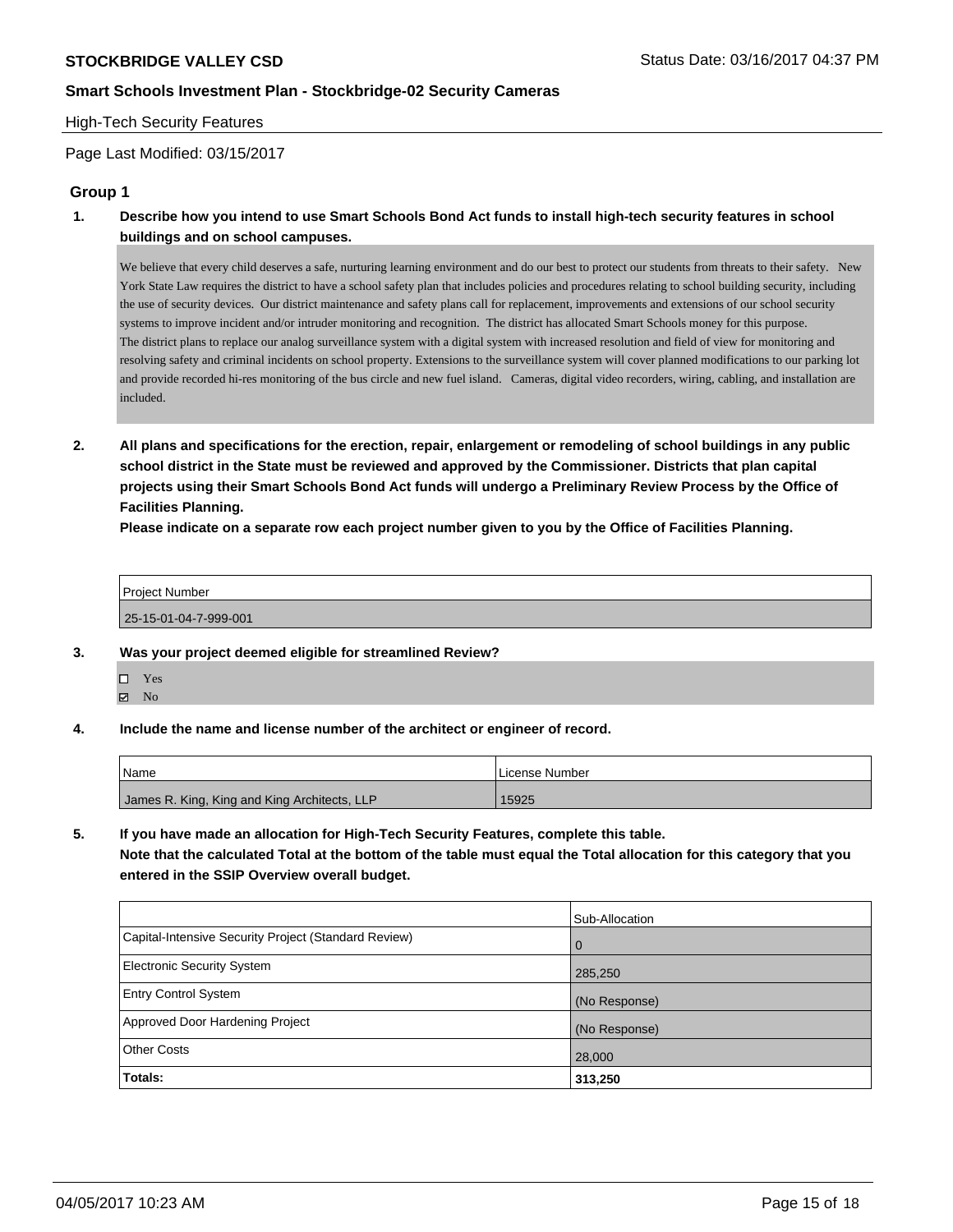### High-Tech Security Features

Page Last Modified: 03/15/2017

**6. Please detail the type, quantity, per unit cost and total cost of the eligible items under each sub-category. This is especially important for any expenditures listed under the "Other" category. All expenditures must be capital-bond eligible to be reimbursed through the SSBA. If you have any questions, please contact us directly through smartschools@nysed.gov.**

| Select the allowable expenditure<br>type.<br>Repeat to add another item under<br>each type. | Item to be purchased                                         | Quantity | Cost per Item | <b>Total Cost</b> |
|---------------------------------------------------------------------------------------------|--------------------------------------------------------------|----------|---------------|-------------------|
| <b>Electronic Security System</b>                                                           | Network Video Recorder                                       |          | 35,000        | 35,000            |
| <b>Electronic Security System</b>                                                           | Interior Cameras for Main Building                           | 27       | 2,000         | 54,000            |
| <b>Electronic Security System</b>                                                           | <b>Exterior Cameras for Main Building</b>                    | 12       | 10,000        | 120,000           |
| <b>Electronic Security System</b>                                                           | Main Building Cabling, Installation, and<br>Testing per foot | 8000     | 3             | 24,000            |
| <b>Electronic Security System</b>                                                           | <b>Exterior Cameras for Bus Garage</b>                       | 5        | 10,000        | 50,000            |
| <b>Electronic Security System</b>                                                           | Bus Garage Cabling, Installation and<br>Testing per foot     | 750      | 3             | 2,250             |
| <b>Other Costs</b>                                                                          | Architect/Engineering Fees                                   |          | 21,000        | 21,000            |
| <b>Other Costs</b>                                                                          | <b>Construction Management Fee</b>                           |          | 3,000         | 3,000             |
| <b>Other Costs</b>                                                                          | <b>Legal Services</b>                                        |          | 1,000         | 1,000             |
| <b>Other Costs</b>                                                                          | <b>General Administrative Costs</b>                          |          | 2,500         | 2,500             |
| <b>Other Costs</b>                                                                          | Insurance                                                    |          | 500           | 500               |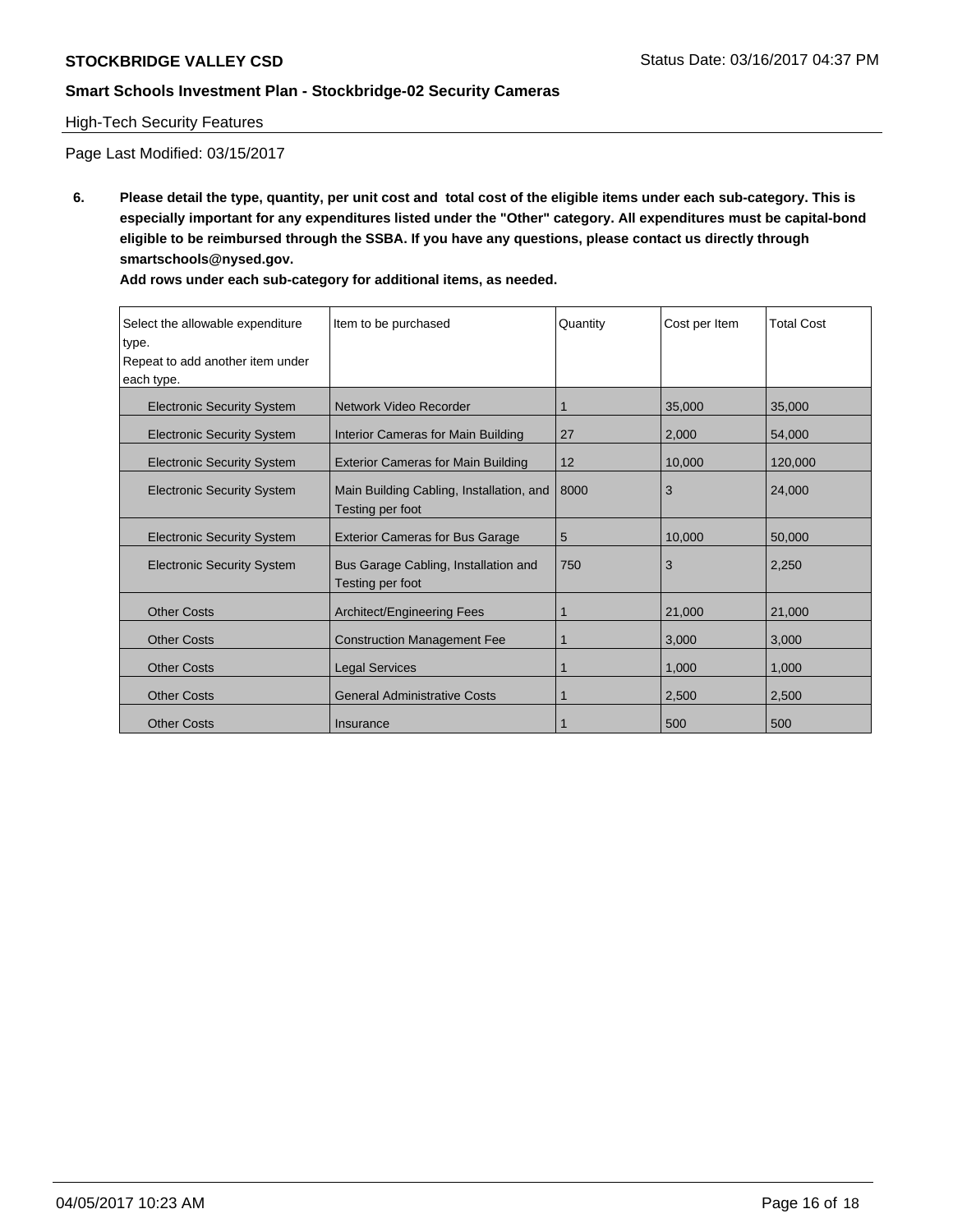Report

Page Last Modified: 03/06/2017